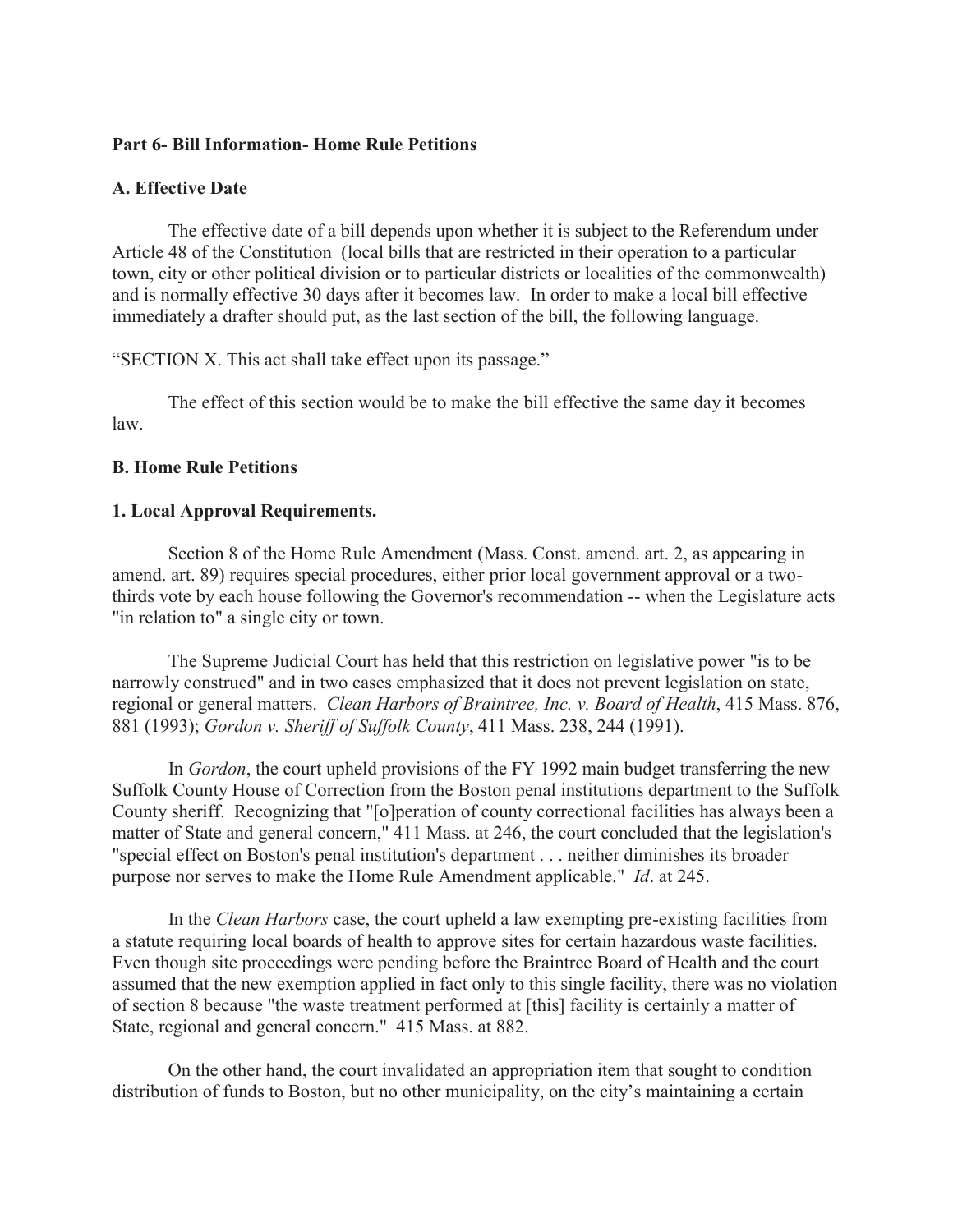level of police and fire services. *Mayor of Boston v. Treasurer and Receiver General*, 384 Mass. 718 (1981).

### **2. How Often Must Local Approval Be Obtained?**

 The general policy of the Senate is that whenever a new petition for local legislation is filed in a new 2-year session of the General Court, it must be based upon a new local approval – not the old local approval used to file a bill in a previous session of the General Court; however the Senate allows a petition that is accompanied by a local approval dated within 1 year of the start of a new General Court as long as that local approval was not part of a bill that reached the floor (i.e.  $2<sup>nd</sup>$  reading or further) in either branch during the previous session of the General Court.

 A petition accompanied by a local approval voted on during a 2 year session is valid throughout the entire session.

### **3. Proper Local Approval.**

 Section 8(1) of the Home Rule Amendment provides that the Legislature may enact special laws relating only to a single city or town "on petition filed or approved by the voters of a city or town, or the mayor and city council, or other legislative body, of a city, or the town meeting of a town."

 Direct voter approval is allowed if the city or town charter provides for the local initiative (or for a referendum to review approval by the local legislative body). *E.g.,* G.L. c. 43, §§ 37-44 (procedures in "plan" cities). *Opinion of the Justices*, 370 Mass. 879 (1976); *Marino v. Town Council*, 7 Mass. App. Ct. 461 (1979).

 Otherwise, the local approval must be by vote of the city or town council (with the mayor's approval if the charter requires it for other municipal legislation) or town meeting. In two advisory opinions to the Legislature, the Justices of the Supreme Judicial Court have interpreted section 8(1) to require approval by "the responsible legislative body of the municipality."*Opinion of the Justices*, 375 Mass. 843, 845 (1978); *Opinion of the Justices*, 365 Mass. 655, 658 (1974). In both cases, the Justices consulted the municipality's charter to ascertain the procedures required for other local legislation, and advised that section 8 required those same procedures to be followed for approving home rule petitions: "§8 evinces no intention to prescribe different legislative procedures for a [home rule petition] from the procedures otherwise followed by the [municipal] legislative body." 365 Mass. at 659-60 (bill allowing town manager or administrator in "town council" municipalities to veto home rule petitions violated §8, because this official "has no such power in any other legislative context" under the charter). *See* 375 Mass. at 845-46 (Cambridge's "Plan E" Mayor had no power to veto home rule petition, because Plan E charter gives him "no legislative powers apart from those powers he possesses as a member of the city council," including no veto power). But *see Opinion of the Justices*, 429 Mass. 1201 (1999) (city council cannot override mayor's veto of home rule petition).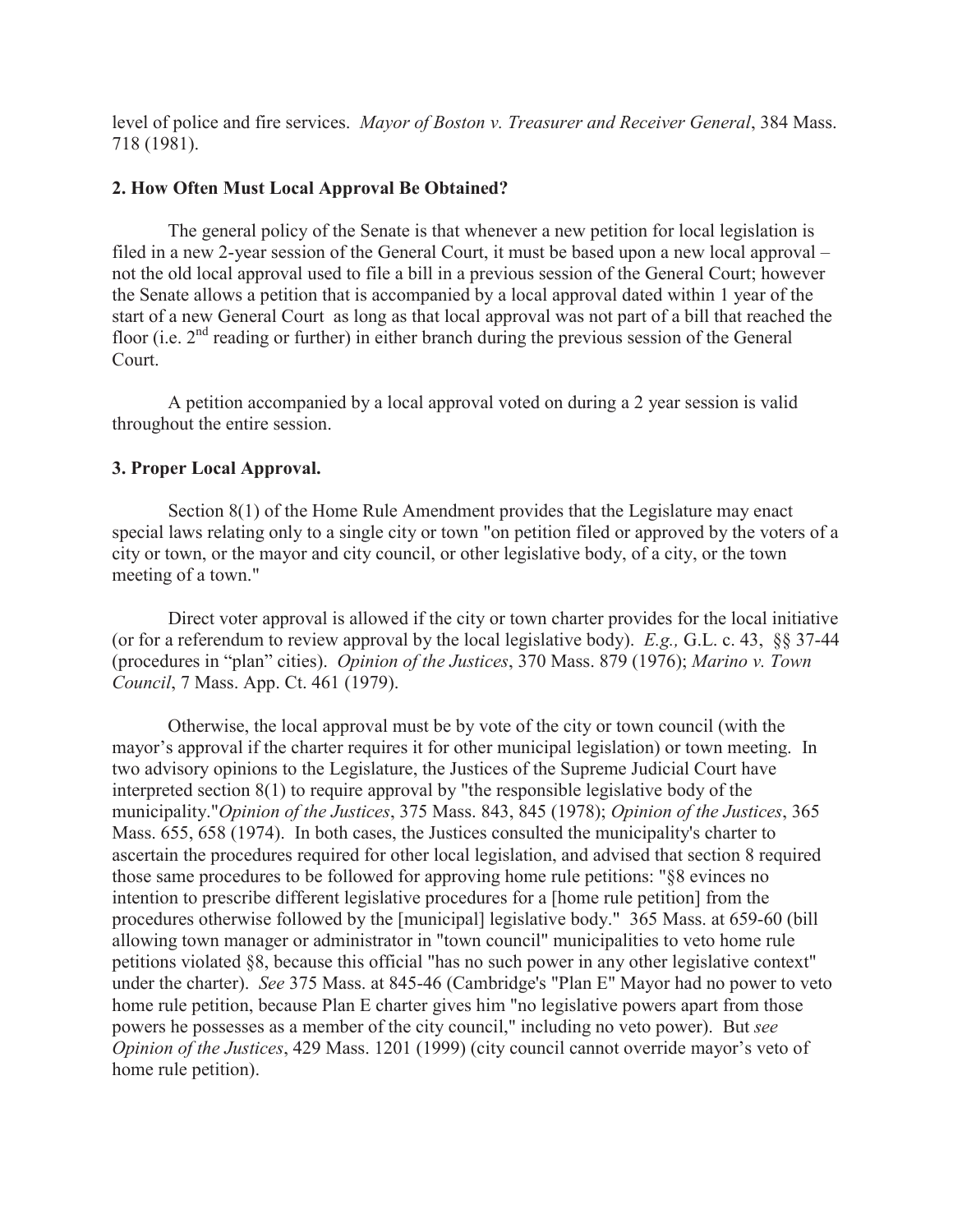Before it can pass a special law based on a home rule petition, the Legislature must have evidence of approval by the municipal legislative body. This should take the form of a copy of the body's vote (or a certificate of the voters' vote on an initiative measure), including the date, attested by the original signature of the city or town clerk. The vote must request some action by the Legislature or "General Court."

## **4. Amending Home Rule Petitions**.

 Courts applying section 8(1) of the Home Rule Amendment have held that the municipal vote approving a home rule petition may be general or specific. *Newell v. Rent Board of Peabody*, 378 Mass. 443, 446-48 (1979); *Opinion of the Justices*, 356 Mass. 775, 791 (1969); *Nugent v. Town of Wellesley*, 9 Mass. App. Ct. 202 (1980). If the local approval is general (as it was in all three of these cases) -- or if the municipal vote does not restrict amendments -- the Legislature has considerable freedom to amend "within the scope of the general public objectives of the petition." *Opinion of the Justices*, 356 Mass. 775, 791 (1969). If the municipality wishes to restrict or preclude legislative amendments to its proposal, the municipal vote must say so in unambiguous terms.

A municipality has essentially three options when it approves a home rule petition:

(a) General vote. The municipal legislative body may approve a vote requesting legislation to accomplish a general purpose. Draft legislation may be attached, but the mere approval of proposed legislation by the municipal legislative body does not restrict legislative amendments. (*See* Special Commission on Implementation of the Home Rule Amendment, Second Report, Senate No. 10, at 11 [1967].) For example, if the vote sets forth the text of the proposed legislation and requests that the Legislature "enact the following," this is a general vote because it does not specifically preclude legislative amendments. If a draft bill is not approved, the legislation may be drafted by the municipal executive (the mayor, manager or selectmen), the state legislator who files it, or their respective counsel. One town uses the following form for such a general vote:

*Voted, to authorize the Selectmen to petition the Legislature to enact legislation to [insert purpose]; provided, that the Legislature may reasonably vary the form and substance of the requested legislation within the scope of the general public objectives of this petition.* 

(b) Vote restricting amendments. The municipal vote may preclude substantive legislative amendments by clearly saying so. The City of Boston and some other municipalities routinely use this form:

*Ordered: That a petition to the General Court, accompanied by a bill for a special law relating to the [city or town of ] to be filed with an attested copy of this order be, and hereby is, approved under Clause (1) of Section 8 of Article 2, as amended, of the Amendments to the Constitution of the Commonwealth of Massachusetts, to the end that legislation be adopted precisely as follows, except for clerical or editorial changes of form only:- [insert text of bill].*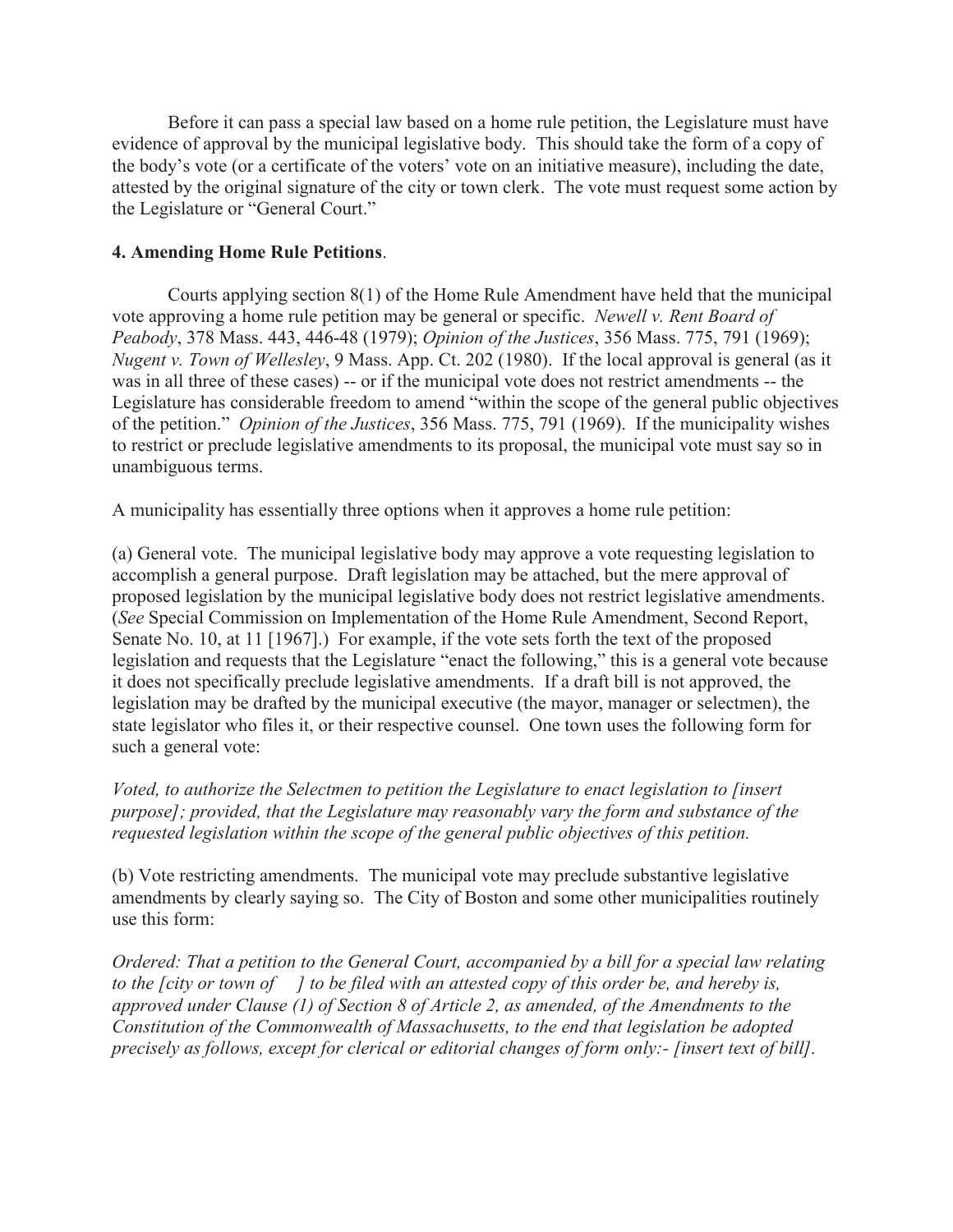The risk of using such language, especially for a town meeting that meets infrequently, is that an amendment necessary to secure passage of the bill may not be approved for many months.

Municipalities should not use the phrase "in substantially the following form" or "substantially as follows," since the meaning of "substantially" is ambiguous. This phrase may mean that no amendments of "substance" are allowed, or that no "important" amendments are allowed. If the municipality desires the first meaning, it should use the Boston language.

(c) Vote allowing the municipal executive to approve amendments. A third option is to use the restrictive language of option (b), but also to include language allowing the municipal executive (especially the selectmen in towns) to approve amendments within the scope of the general public objectives of the petition. Municipalities should use the following form:

*Voted, to petition the General Court to the end that legislation be adopted precisely as follows. The General Court may make clerical or editorial changes of form only to the bill, unless the Selectmen [or other municipal executive] approve amendments to the bill before enactment by the General Court. The Selectmen [or other municipal executive] are hereby authorized to approve amendments which shall be within the scope of the general public objectives of this petition. [insert text of bill]*

### **C. Special Enactment Requirements**

| the Constitution, | Article 89 of the ARTICLE LXXXIX OF THE AMENDMENTS TO THE<br>Amendments to CONSTITUTION REQUIRES |
|-------------------|--------------------------------------------------------------------------------------------------|
| The Home Rule     | <b>TWO-THIRDS VOTE ON ENACTMENT</b>                                                              |
| Amendment,        |                                                                                                  |
| requires a two-   |                                                                                                  |
| thirds vote of    | Correctly Drawn                                                                                  |
| the House and     |                                                                                                  |
| Senate to enact   |                                                                                                  |
| a bill            |                                                                                                  |
| recommended       |                                                                                                  |
| by the Governor   | For the Senate Committee                                                                         |
| that relates to a |                                                                                                  |
| single city or    |                                                                                                  |
| town but has not  |                                                                                                  |
| received local    |                                                                                                  |
| approval          |                                                                                                  |
| (section B of     |                                                                                                  |
| Part 6).          |                                                                                                  |
|                   |                                                                                                  |
|                   |                                                                                                  |